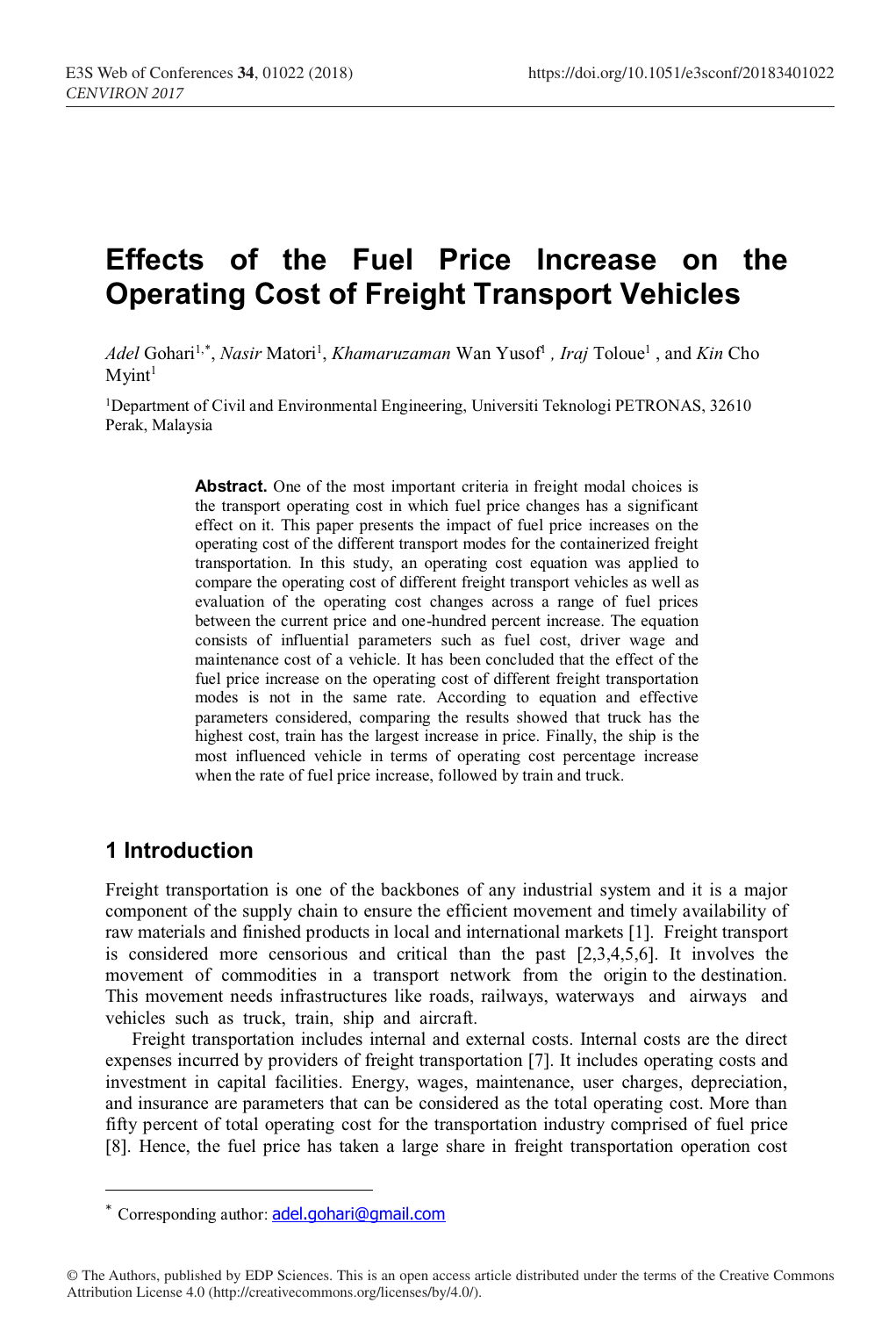across all modes. The fuel price depends on variety of parameters such as international brent price, oil refining costs or import taxes, fuel marketers margins, distribution costs to deliver the refined products to the final customers, and the national petroleum taxes [9]. External costs are defined as social costs imposed on others, but not paid for, by the infrastructure user [10]. The most important external costs of transport are accidents, noise, air pollution, climate change, and congestion [11].

The contribution of this work is to determine the percentage increase of the operating costs of each transport mode based on the fuel price increase. In this study, Truck, train and ship were considered as freight transport vehicles. The operating cost equation was applied to identify the operating cost changes. This consists of three influential factors such as fuel cost, driver wage and maintenance cost of the vehicle. The average speed is assumed to be constant between origin and destination. Equal travel distance is considered for operating cost computation of all transport vehicles.

#### **2 Literature review**

The supply chain is a system in which different organizations, people, activities, resources and information are connected to enable movement of a specific product or service from supplier to the customer. The classic graphical overview of the supply chain is depicted in Figure 1 [12]. In this system, the integrity of the chain depends on the information flow between supplier and customer. The purpose of this process is to deliver the product in high quality and the least possible cost. A transportation chain consists of pre-haul, line-haul and end-haul parts. Pre-haul and end-haul segments mostly are carried out by road mode, while any of the road, rail, sea, air or their combinations could be considered as the transport mode for the line-haul part. The line haul transportation is represented as the central link in Figure 1.





There have been some studies related to the effect of the fuel price changes on freight transportation. A model was developed for calculating comparable combined internal and external costs of intermodal and road freight transport networks, and also conducted the sensitivity-based analysis to show the dependence of the average external, internal and full costs of the intermodal and road transport network on the door-to-door distance [13]. The impact of oil prices on U.S. domestic freight transportation was evaluated. It forecast the potential range of oil prices in the short and long terms, and then assesses how such prices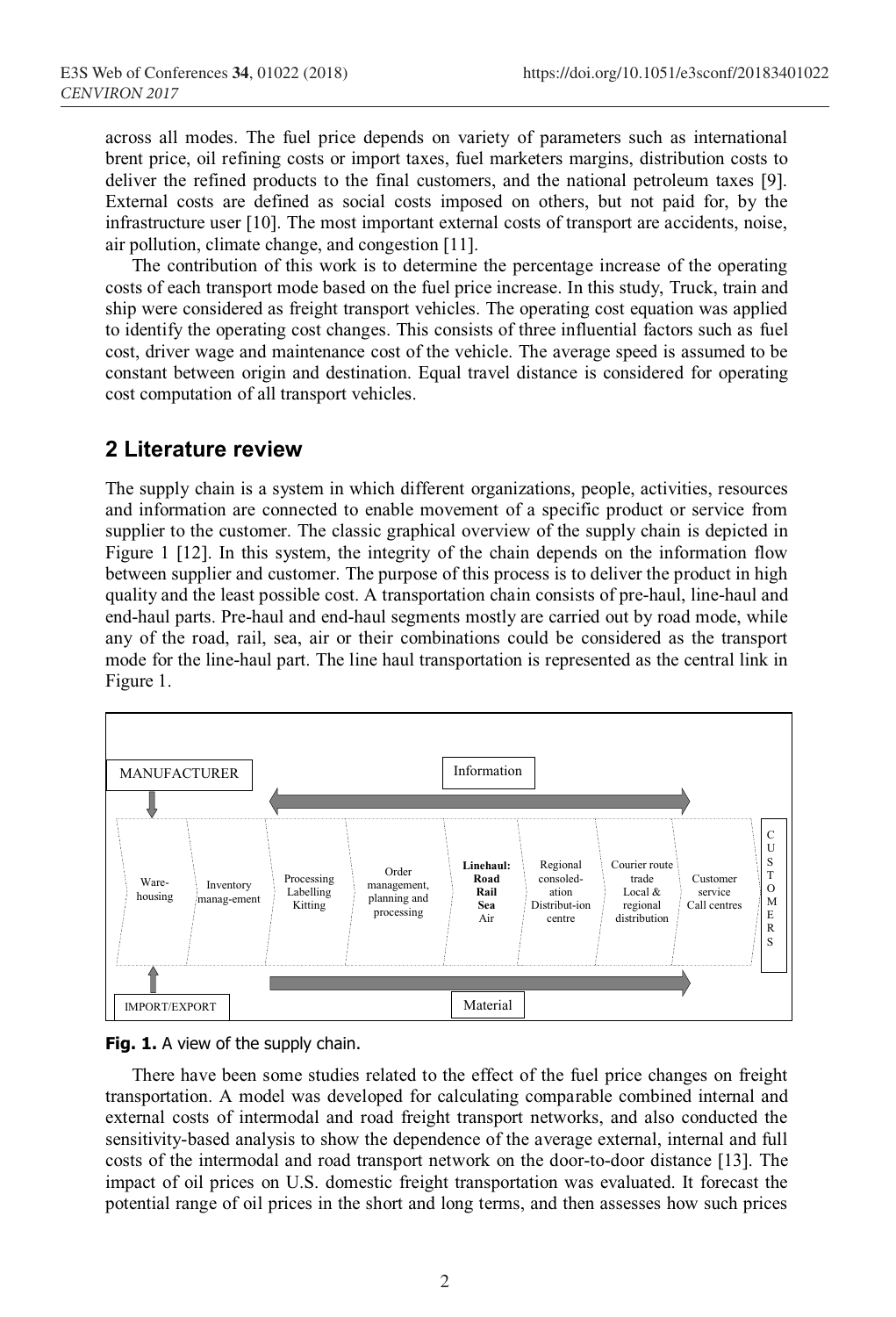would impact transportation logistics chains and evaluates likely changes [8]. The truck and rail demand split prediction under different West Texas Intermediate (WTI) crude oil prices estimated. When crude oil price was 50 \$/barrel, the prediction for truck and train share were 68% and 32% respectively. While crude oil price changed to \$200/barrel, the prediction for truck and train share became 12% and 88%, respectively [14]. The effects of changes in fuel prices on sea freight in Khorramshahr port examined in order to determine the effectiveness level of each factor in changes of transportation costs [15]. In spite of extensive literatures on freight transportation studies, yet a detailed and specific study about the effect of fuel price increases on operating transport cost of containers has not been investigated. The research question of this study is how many percent operating cost of each transport mode increase when fuel price increase by 100%.

#### **3 Methodology**

In this study, five-hundred containers were considered to be moved from the origin to the destination. The distance between origin and destination was considered as one-thousand kilometres for all freight transport modes. The current diesel price in Malaysia for the truck, train and ship were considered as MYR 1.70, 1.75 and 1.55 per litre, respectively. Fuel consumption for truck, train and ship were considered as 0.193, 4.25 and 51.476 litres per kilometre respectively [16]. Driver wage is on an hourly basis and it varies for different modes of transport. Maintenance cost of transport vehicles was considered per kilometre of travel. Assumed capacity for truck, train and ship were 2, 40 and 500 TEUs per vehicle, respectively. TEU is the twenty-foot equivalent unit and one TEU indicates one 20-foot ISO-standard intermodal container [17]. The average speed for truck, train and ship were assumed as 90, 60 and 30 kilometres per hour respectively. The Capacity of vehicles was considered on the basis of the number of TEUs that each one of them can carry. Total operating cost  $(TC)$  was calculated using the Equation 1.

$$
TC = [(Fp \times Fc \times Td) + (Wa \times Tt) + (Ma \times Td)] \times [Nc/Cv]
$$
\n(1)

where *TC*, *Fp*, *Fc*, and Td are transport cost (MYR), fuel price (RM/liter), and fuel consumption (liter/km), travel distance (Km), respectively. *Wa*, *Tt*, *Ma*, *Nc*, and *Cv* represent wage (RM/h), travel time (h), maintenance (RM/Km), the number of containers, and capacity of the vehicle (TEU) consequently.

#### **4 Results and discussions**

The result of operating cost calculation for each transportation mode are depicted in Tables 1-3, and their related graphs are shown in Fig. 2. The operating costs were calculated based on current diesel price, 20%, 40%, 60%, 80% and 100% price increase for all freight transport vehicles. In the aforementioned tables, the cost of one vehicle, total cost and cost per TEU were calculated. The cost of one vehicle is related to the generated transport cost for the movement of a number of containers according to the capacity of each type of vehicle from the origin to the destination. The total cost is referred to the cost for the shipment of all containers according to a number of necessary certain vehicles. The cost per TEU indicates the cost for the movement of one container from the source to the destination. Comparing Tables 1-3 indicated that freight transport by truck was more expensive than the train and ship. According to current fuel price, operating cost of one container movement by truck was RM 702.93, while cost for train and ship were MYR 292.18 and MYR 181.57 respectively. Also, when fuel price changed to two times more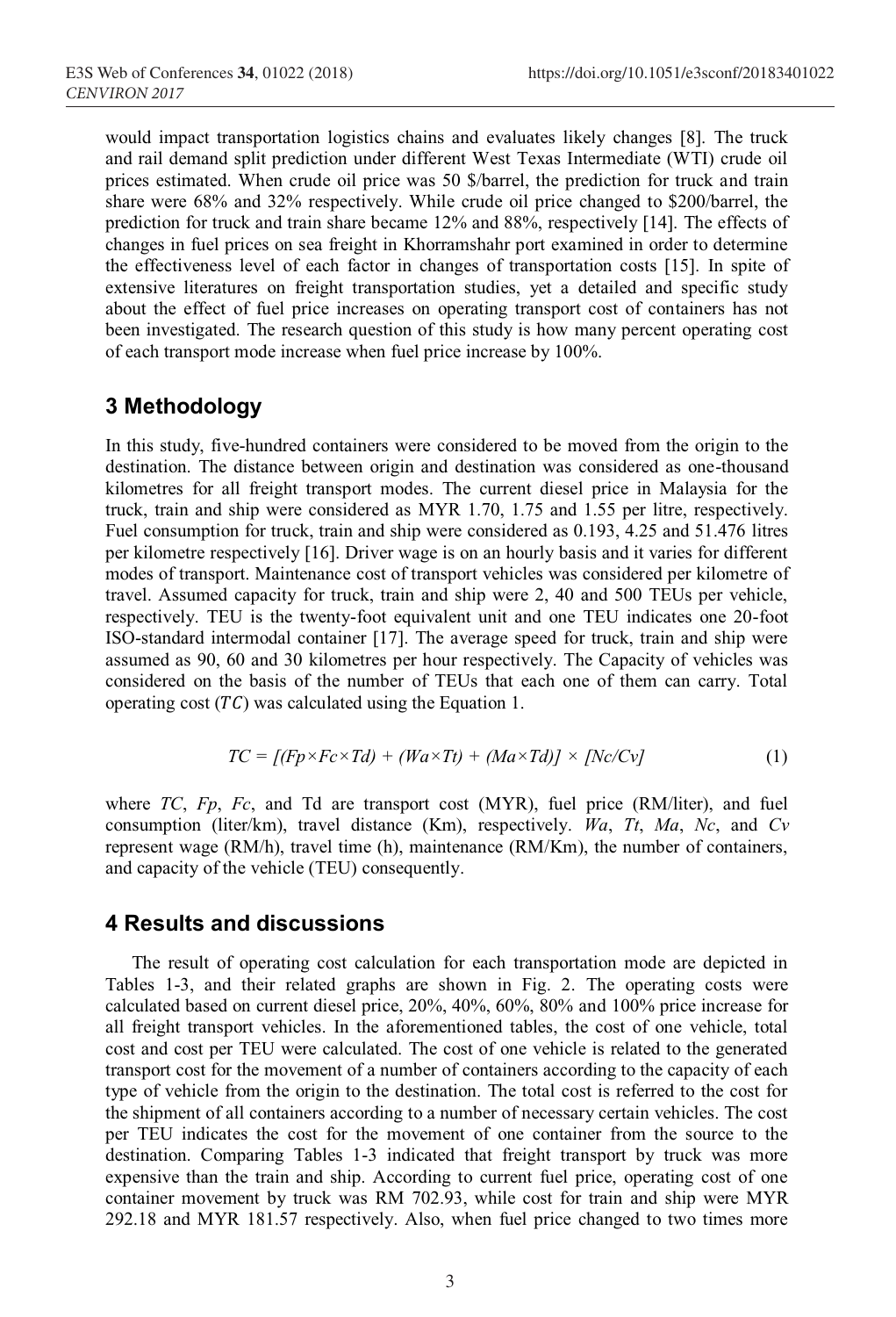expensive than the current price, operating cost per container by train was increased to RM 185.93, and truck and ship cost increased to RM 164.05 and 159.57 respectively. Fig. 2 show the relationship between fuel price as the independent variable and operating cost per TEU as the dependent variable for the truck, train and ship, respectively. These relationships for all transport vehicles were linear. The changes of operating cost of transport in percentage for different modes of transport against percentage of fuel price increase were compared and showed in Fig. 5.

| Fuel<br>Price<br>(RM/L) | Wage<br>(RM/H) | Maintenance<br>(RM/Km) | Cost of one<br>Vehicle<br>(RM) | <b>Total Cost</b><br>(RM) | Cost/TEU<br>(RM) |
|-------------------------|----------------|------------------------|--------------------------------|---------------------------|------------------|
| 1.70                    |                |                        | 1405.87                        | 351469.44                 | 702.93           |
| 2.04                    |                |                        | 1471.49                        | 367874.44                 | 735.74           |
| 2.38                    |                |                        | 1537.11                        | 384279.44                 | 768.55           |
| 2.72                    | 7              |                        | 1602.73                        | 400684.44                 | 801.36           |
| 3.06                    |                |                        | 1668.35                        | 417089.44                 | 834.17           |
| 3.40                    |                |                        | 1733.97                        | 433494.44                 | 866.98           |

**Table 1.** Operating cost of truck across fuel price increase.



**Fig. 2.** Cost per TEU across fuel price increase for truck.

**Table 2.** Operating cost of train across fuel price increase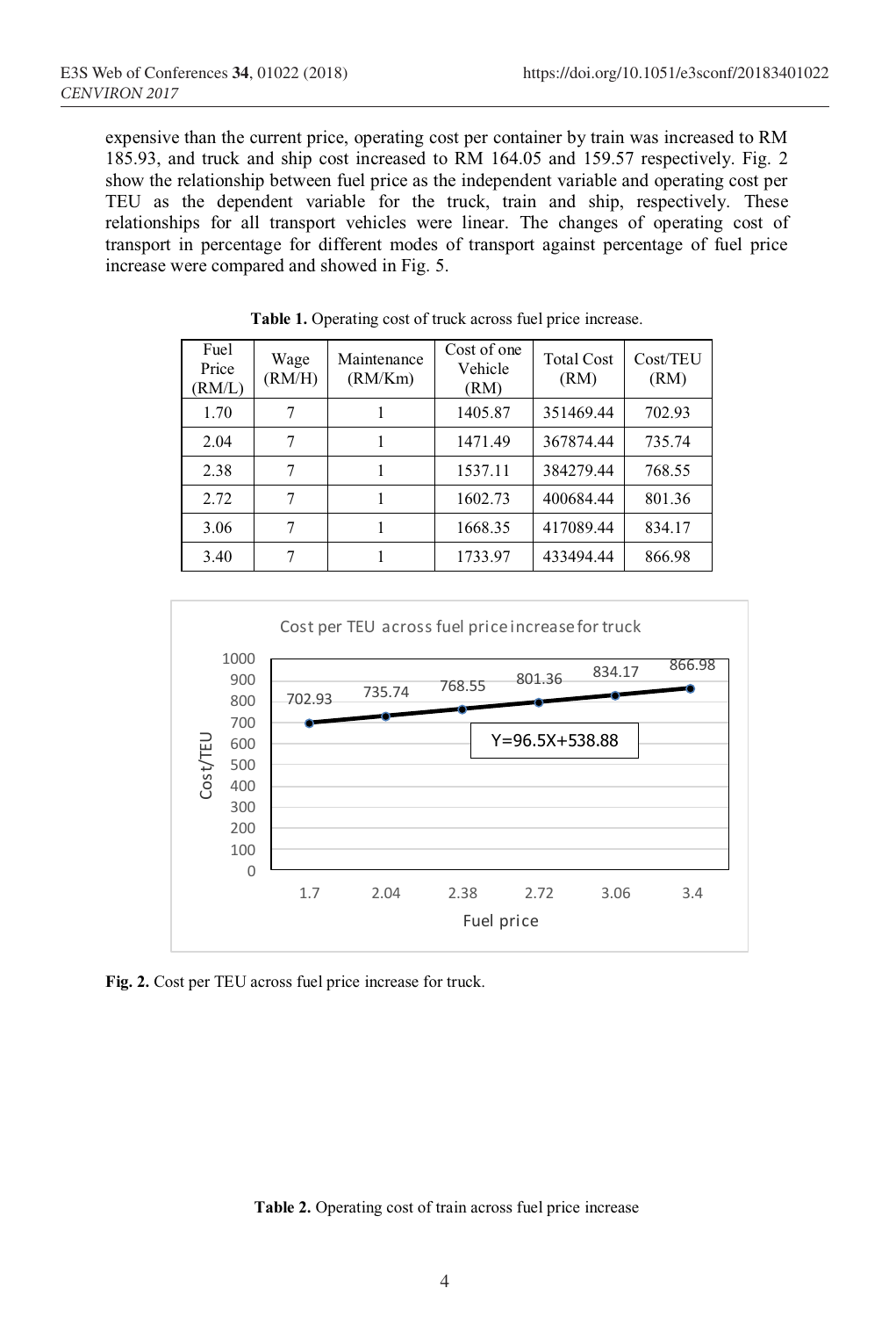| Fuel<br>Price<br>RM/L) | Wage<br>(RM/H) | Maintenance<br>(RM/Km) | Cost of one<br>Vehicle<br>(RM) | <b>Total Cost</b><br>(RM) | Cost/TEU<br>(RM) |
|------------------------|----------------|------------------------|--------------------------------|---------------------------|------------------|
| 1.75                   | 15             | 4                      | 11687.5                        | 146093.75                 | 292.18           |
| 2.10                   | 15             | 4                      | 13175.0                        | 164687.50                 | 329.37           |
| 2.45                   | 15             | 4                      | 14662.5                        | 183281.25                 | 366.56           |
| 2.80                   | 15             | 4                      | 16150.0                        | 201875.00                 | 403.75           |
| 3.15                   | 15             | 4                      | 17637.5                        | 220468.75                 | 440.93           |
| 3.50                   | 15             | 4                      | 19125.0                        | 239062.50                 | 478.12           |



**Fig. 3.** Cost per TEU across fuel price increase for train.

**Table 3.** Operating cost of ship across fuel price increase

| Fuel<br>Price<br>(RM/L) | Wage<br>(RM/H) | Maintenance<br>(RM/Km) | Cost of<br>one<br>Vehicle<br>(RM) | <b>Total Cost</b><br>(RM) | Cost/TEU<br>(RM) |
|-------------------------|----------------|------------------------|-----------------------------------|---------------------------|------------------|
| 1.55                    | 30             | 10                     | 90787.80                          | 90787.80                  | 181.57           |
| 1.86                    | 30             | 10                     | 106745.36                         | 106745.36                 | 213.49           |
| 2.17                    | 30             | 10                     | 122702.92                         | 122702.92                 | 245.40           |
| 2.48                    | 30             | 10                     | 138660.48                         | 138660.48                 | 277.32           |
| 2.79                    | 30             | 10                     | 154618.04                         | 154618.04                 | 309.23           |
| 3.10                    | 30             | 10                     | 170575.60                         | 170575.60                 | 341.15           |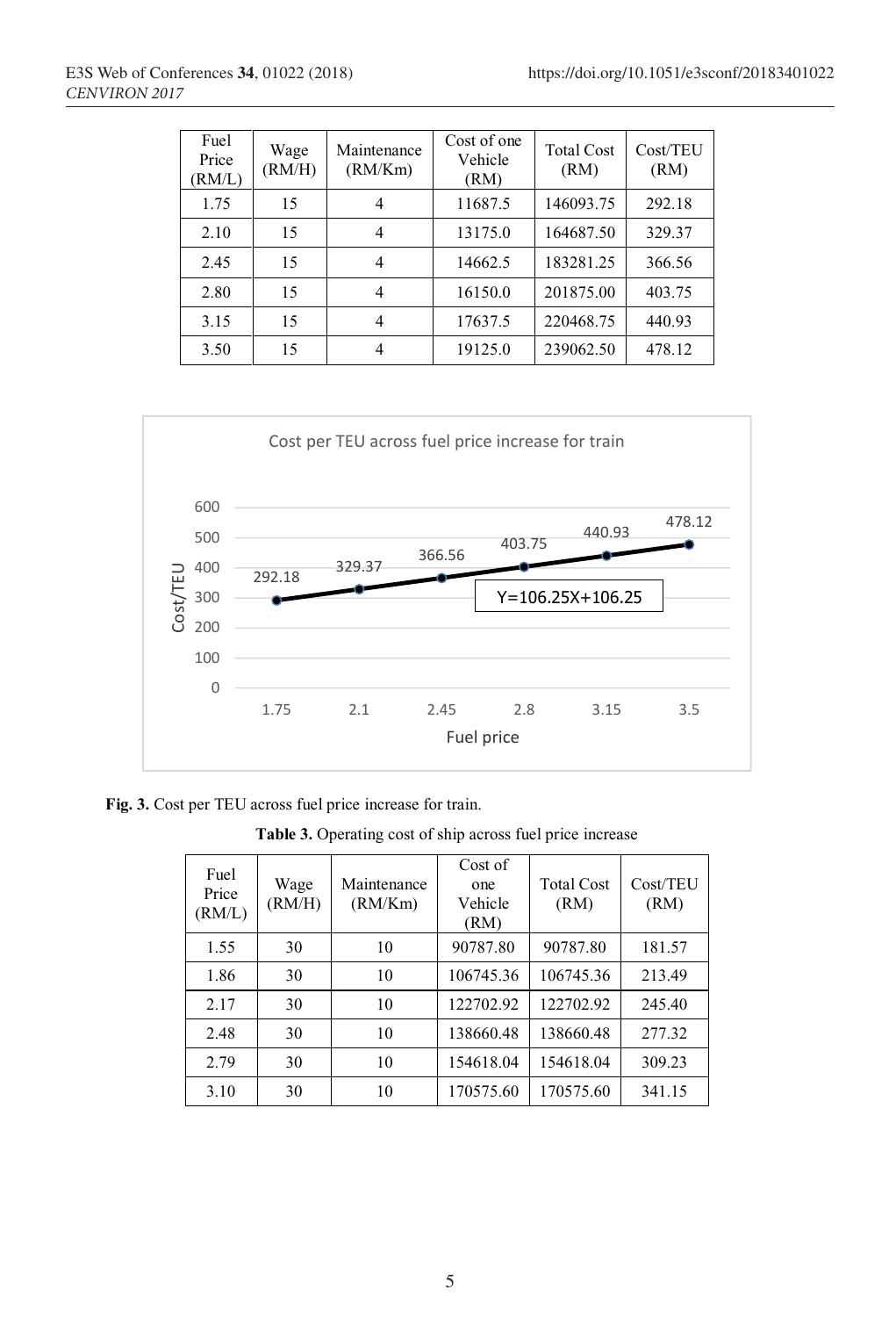

**Fig. 4.** Cost per TEU across fuel price increase for ship.



**Fig. 5.** Comparison of cost of transport modes against fuel price increase.

## **5 Conclusions**

In this paper, the operating cost equation of freight transport was used to evaluate transport cost of freight container across fuel price percentage increase for truck, train and ship. Based on the operating cost equation and assumptions considered in this study, the following can be concluded. The truck was the most expensive vehicle and its cost per TEU was about 2.5 times more than the train and almost more than four times compared to the ship. Moreover, there was linear relationship between fuel price and the operating cost for different freight transport vehicles. The highest operating cost increase was related to train and followed by truck and ship. The rate of fuel price increase has the most significant effect on the operating cost of the ship. The operating cost of the ship increased by 87.8%